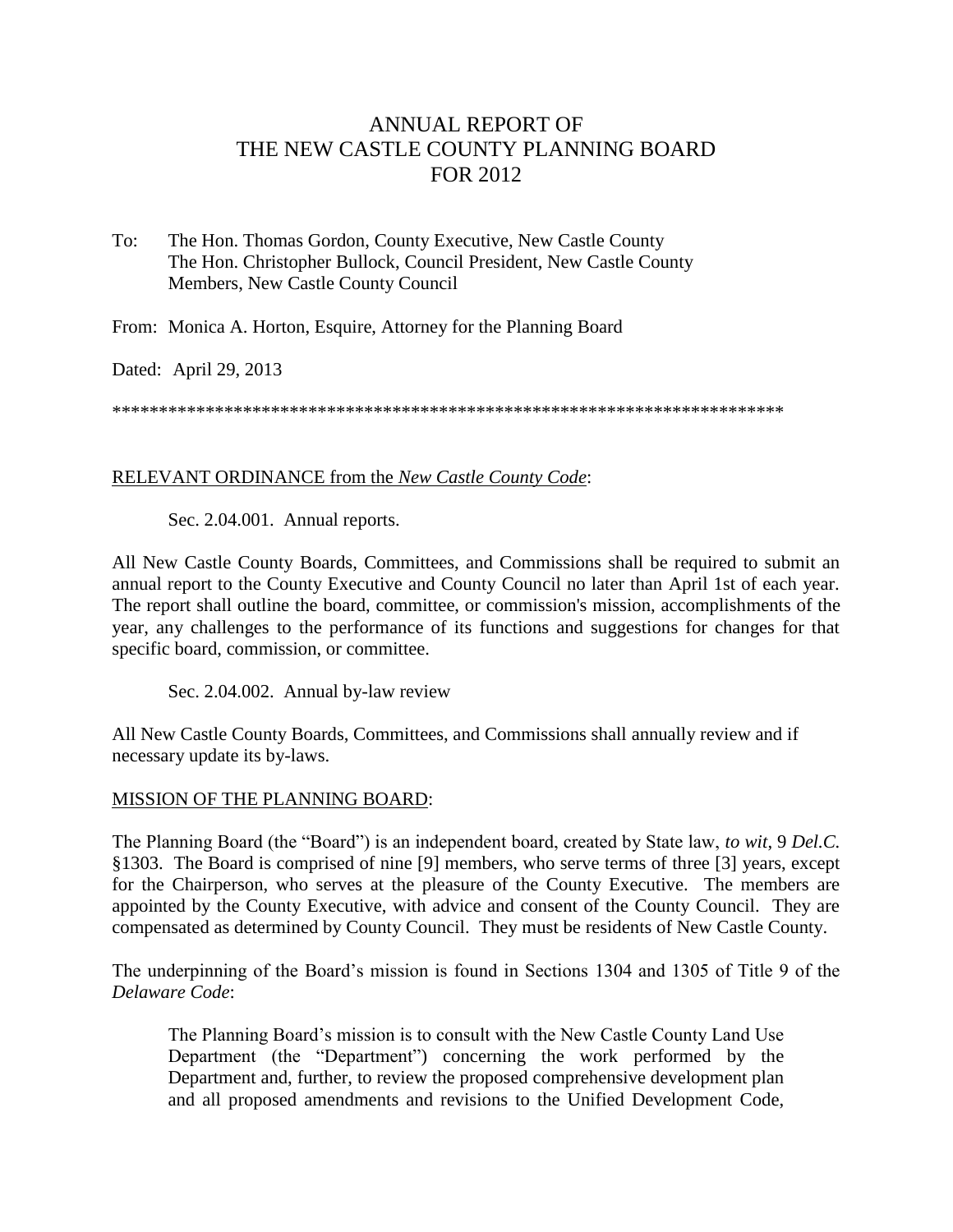including proposed zoning and subdivision regulations. After review of any such proposals, the Board shall report to County Council its recommendations with respect to actions to be taken in connection with such proposals.

Further specificity of the Board's function can be found in the *New Castle County Code*:

Sec. 40.30.310. Planning Board.

The Planning Board shall consist of nine (9) members having the following powers and duties:

A. To review, hear, consider and make recommendations to approve or disapprove applications for zoning map and Code text amendments, as indicated in Table 40.30.110.

B. To initiate, prepare or cause to be prepared a zoning or land development code or amendments thereto, and make recommendations to County Council and the County Executive as the Board deems appropriate.

C. To prepare or cause to be prepared the Comprehensive Development Plan, or any element or portion thereof, and make recommendations to County Council and the County Executive as the Board deems appropriate.

D. To initiate, review, hear, consider and make recommendations to County Council and the County Executive to approve or disapprove amendments to the Comprehensive Development Plan.

E. To adopt additional or amended rules of procedure consistent with this Section to govern the Planning Board's proceedings.

F. To conduct studies of the County's resources and needs and to report its findings and recommendations, with reference thereto, from time to time, to County Council and the County Executive.

G. Any other power or duty provided for under State law or indicated in Table 40.30.110 of this Article.

## ACCOMPLISHMENTS:

 $\overline{a}$ 

Except in the case of rescheduling for holidays, the Board holds public hearings on the first Tuesday evening of every month, or more often as need dictates. These public hearings are jointly held by the Board and the Department of Land Use. The Board's business meeting is typically held on the third Tuesday morning of every month. From January 2011 through December 2011, the Board held nine (9) public hearings. The chart below provides an accounting of the types and numbers of applications heard by the Board:

| PB PH<br>Date | Exploratory<br>Plans | Preliminary<br>Plans | Rezonings | Deed<br>Restriction<br>Changes | Text<br>Amendments | Subdivision<br>Appeals/Variances |
|---------------|----------------------|----------------------|-----------|--------------------------------|--------------------|----------------------------------|
| /3/12         |                      |                      |           |                                |                    |                                  |
| 2/7/12        |                      |                      |           |                                |                    |                                  |

<sup>&</sup>lt;sup>1</sup> Continued consideration of the text amendment proposal initially heard during the January 2012 hearing.